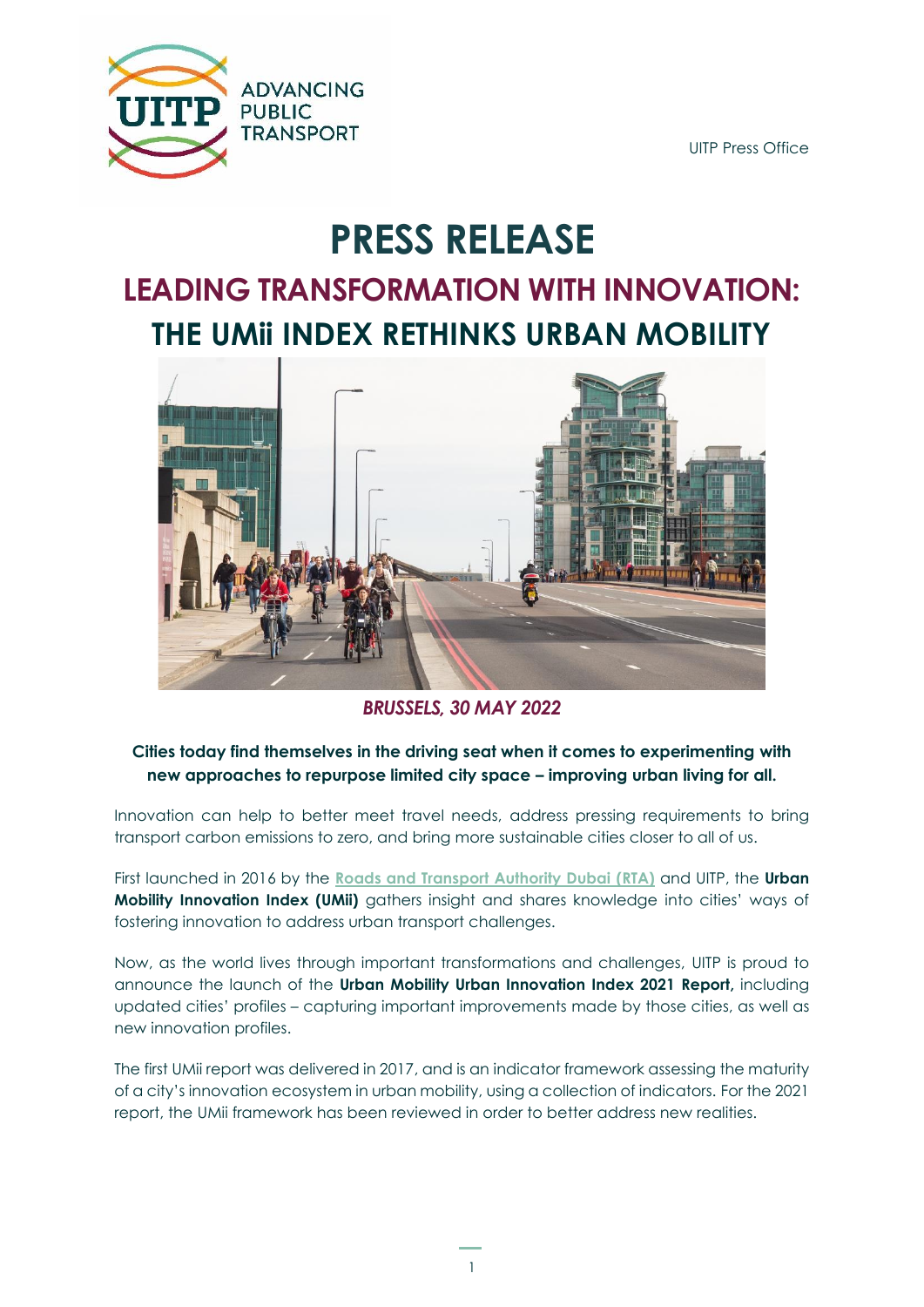The University of Žilina (UNIZA) has taken the leading role in the research work for UMii since December 2020.

*"The aim of the Urban Mobility Innovation Index is not to rank cities, but to engage in a reflexive process, to share best practices, and to showcase innovative solutions."* **Karine Sbirrazzuoli, Deputy Director Knowledge & Innovation, UITP**

#### *Reflecting on innovation with 38 cities…*

The new UMii report highlights urban mobility innovative solutions deployed in 38 cities worldwide, aiming to inspire other city leaders to experiment, pilot and adopt innovations that contribute towards safer, healthier, quieter, cleaner, and happier cities for all.

The report captures recent changes and translates best practices into practical and actionable recommendations for cities to strategically integrate innovation as part of urban transport planning.

Cities are proactively engaging with innovation more than ever, and are also experimenting with a wider range of innovations, with the ultimate goal of increasing their liveability.

#### *Innovation comes in many forms…*

The UMii Report shows that there is no silver bullet for innovation – it is not to be understood as merely 'smart' technological innovations.

They can relate directly to mobility innovations in terms of modes, services, and infrastructures, or can refer to 'smart' uses of data, such as intelligent transport systems.

They can be connected to planning processes, tools, and engagement practises, or to regulatory, financial, or institutional enablers facilitating the work of transport planning agencies.

The world has been through many important transformations in recent years and cities have faced many challenges. The new UMii publication takes a closer look at the new realities.

### **[The Urban Mobility Innovation Index 2021](https://www.uitp.org/publications/urban-mobility-innovation-index-2021/)**

#### **FOR EDITORS**

**[\(UITP\)](http://www.uitp.org/) The International Association of Public Transport** works to enhance quality of life and economic well-being by supporting and promoting sustainable transport in urban areas worldwide. As a passionate champion of sustainable urban mobility, UITP is internationally recognised for its work to advance the development of this critical policy agenda. With more than **1900 members** in **100 countries**, UITP has a long history to its name, and is the only worldwide network to bring together all public transport stakeholders and all sustainable transport modes. Visit the **[newsroom](http://www.uitp.org/news)** and follow us on **[Twitter.](http://www.twitter.com/UITPnews)**